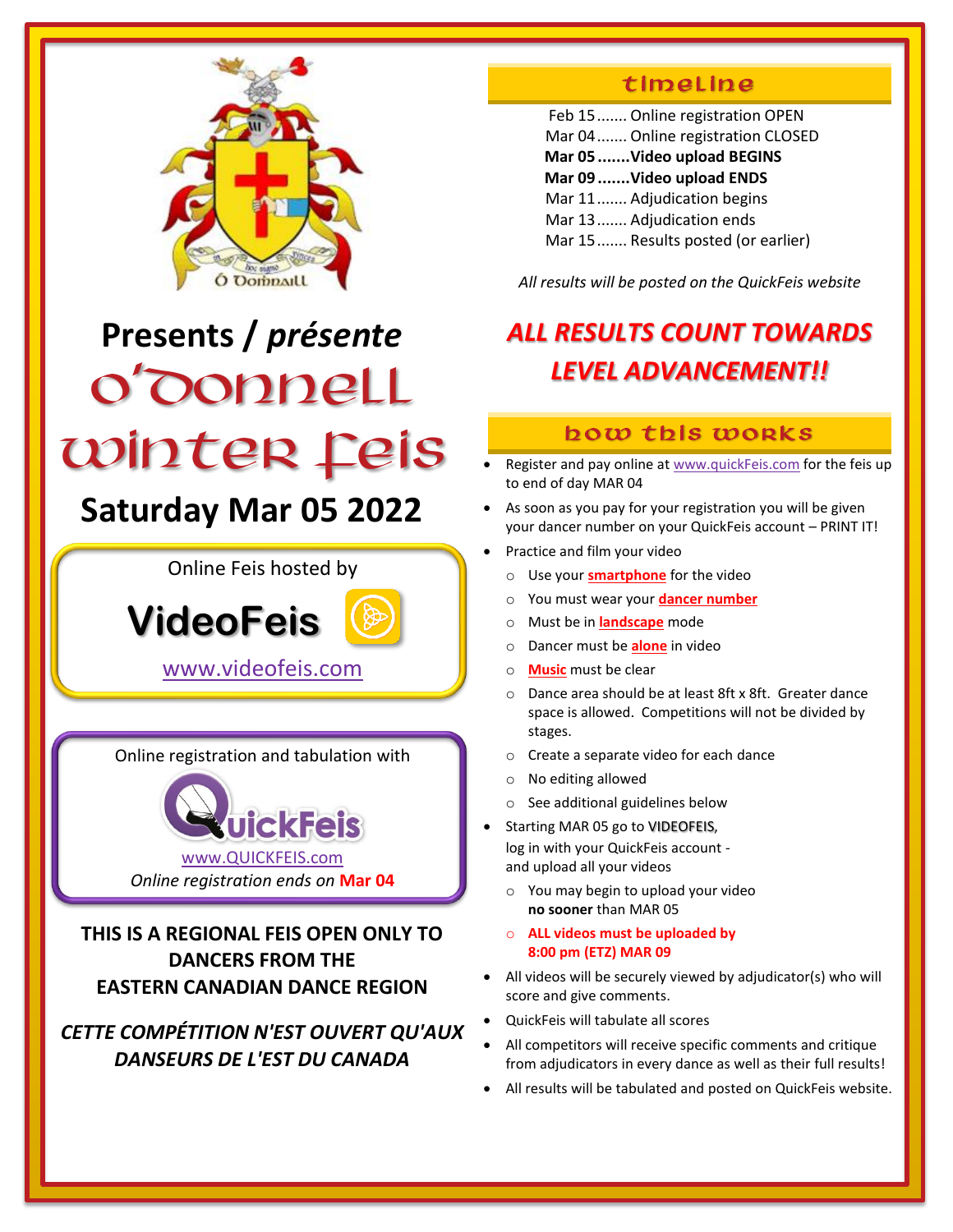### entry fees:

- Full payment is due at time of registration. *Your registration is not complete until your payment is received*.
- All unpaid registrations will be dropped at the end of online registration period.
- **CANADIAN FUNDS ONLY** will be accepted
	- o Online registration will accept credit card payment only.
	- o Sorry no checks, cash, or any other forms of payment will be accepted
- Fees for non-champ are PER dancer PER dance
- Champ fees are PER dancer only
- Online registration will close on MAR 04 Afterwards no additional registrations or changes will be accepted.

**FEIS FEES:**

• **ABSOLUTELY NO REFUNDS!**

|                                               | FEID FEED:                                  |
|-----------------------------------------------|---------------------------------------------|
| <b>Grades</b><br>(Beginner to Prizewinner)    | \$10<br>per competition &<br>per competitor |
| <b>Preliminary Championship</b><br>(2 rounds) | \$40<br>per dancer                          |
| <b>PC Set Dance</b>                           | \$10<br>per competition &<br>per competitor |
| <b>Open Championship</b><br>(3 rounds)        | \$50<br>per dancer                          |
| <b>Administration Fee</b>                     | S 15<br>per family                          |

### Leis Rules:

- A PARENT/GUARDIAN or teacher must be present during filming of the submitted video(s) if the dancer is under 18, and safety must be a priority.
- Ensure the dance space is safe, uncluttered, and not slippery
- Dancers MUST have permission from their teachers to compete in the Online Feis
- This Online Feis reserves the right to refuse any video for any technical reason or rules violations
- All videos to be downloaded, stored, and securely shown to the adjudicators via VIDEOFEIS
- It is the dancers' responsibility to ensure that the correct videos are uploaded for each competition. Incorrect videos (i.e. a reel video instead of a hornpipe, or a soft shoe round video instead of the hard shoe round, ...) will be disqualified. Judges will be instructed to mark those videos with a score of ZERO.
- Permission to use uploaded videos for the purposes of this feis will be asked upon uploading and must be granted in order for any video to be admitted to the feis. This basic permission allows the judges, VideoFeis staff, and the organizers to watch the videos. All videos with only basic permissions will be deleted 7 days after the completion of the feis.

### music

- Free music provided by Pat King
- A link to all the music tracks will be available after your payment is completed.
- Password to the music link will be printed on your dancer card

### Fels contact

Any questions – please contact us at: mark.j.lyne@gmail.com

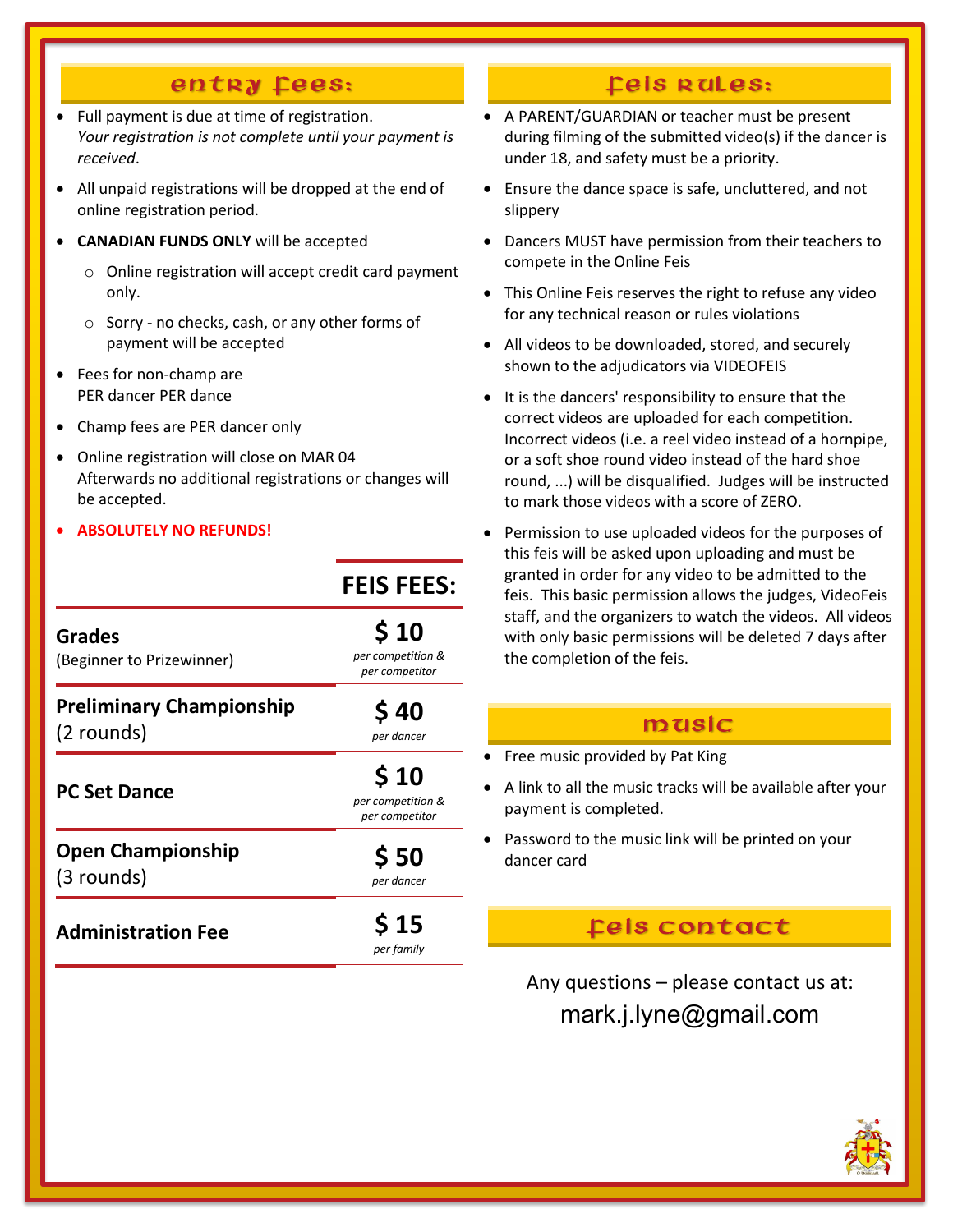### n um Berlng system

| $1st$ Digit                                          | Level Category: BEGINNER with "2", ADVANCED BEGINNER with "3" and so forth                                                                                        |  |  |  |  |  |  |  |  |  |
|------------------------------------------------------|-------------------------------------------------------------------------------------------------------------------------------------------------------------------|--|--|--|--|--|--|--|--|--|
| 2 <sup>nd</sup> and 3 <sup>rd</sup> Digits           | Age Group, So "05" means under 5, "09" means "under 9",                                                                                                           |  |  |  |  |  |  |  |  |  |
| 4 <sup>th</sup> and 5 <sup>th</sup> Digits (Letters) | Competition Type: $RL = REEL$ $LI = LIGHT JIG$ $SJ = SLIP JIG$ $SN = SINGLE JIG$<br><b>TJ</b> = TREBLE JIG HP = HORNPIPE PD = ST PATRICK DAY TS = TRADITIONAL SET |  |  |  |  |  |  |  |  |  |

**AGE GROUP**: your age group is determined by the YEAR the competitor was born. This changes from year to year!

| <b>For 2022</b> | <u>U5</u> | <u>U6</u> | U7   | <u>U8</u> | U9   | <b>U10</b> | U11  | <b>U12</b> | U13  | U14  | U15  | U16  | <b>U17</b> | U18  |
|-----------------|-----------|-----------|------|-----------|------|------------|------|------------|------|------|------|------|------------|------|
| Born in:        | 2017      | 2016      | 2015 | 2014      | 2013 | 2012       | 2011 | 2010       | 2009 | 2008 | 2007 | 2006 | 2005       | 2004 |

PLEASE NOTE: Age groupings beginning with "O" mean THAT age AND over (example O11 means 11 and older)

### **Beginner**

No solo costumes permitted. Only school costumes, skirt and blouse/leotard, plain dress above the knee, or pants and shirt. Dance two steps

|                 | <b>SPEED</b> | U5    | U6    | U7    | <u>U8</u> | U9    | U10   | U11   | U12   | <u>012</u> |
|-----------------|--------------|-------|-------|-------|-----------|-------|-------|-------|-------|------------|
| <b>REEL</b>     | 122          | 205RL | 206RL | 207RL | 208RL     | 209RL | 210RL | 211RL | 212RL | 213RL      |
| LIGHT JIG       | 115          | 205LJ | 206LJ | 207L  | 208LJ     | 209LJ | 210LJ | 211U  | 212L  | 213LJ      |
| <b>SLIP JIG</b> | 122          | 205SJ | 206SJ | 207SJ | 208SJ     | 209SJ | 210SJ | 211SJ | 212SJ | 213SJ      |
| SINGLE JIG      | 124          | 205SN | 206SN | 207SN | 208SN     | 209SN | 210SN | 211SN | 212SN | 213SN      |

### a douance d Beginnen

No solo costumes permitted. Only school costumes, skirt and blouse/leotard, plain dress above the knee, or pants and shirt. Dance two steps

|                          | <b>SPEED</b> | <u>U7</u> | <u>U8</u> | <u>U9</u> | U <sub>10</sub> | <u>U11</u> | U12   | U13   | 013   |
|--------------------------|--------------|-----------|-----------|-----------|-----------------|------------|-------|-------|-------|
| <b>REEL</b>              | 122          | 307RL     | 308RL     | 309RL     | 310RL           | 311RL      | 312RL | 313RL | 314RL |
| LIGHT JIG                | 115          | 307LJ     | 308LJ     | 309LJ     | 310LJ           | 311LJ      | 312L  | 313LJ | 314LJ |
| <b>SLIP JIG</b>          | 122          | 307SJ     | 308SJ     | 309SJ     | 310SJ           | 311SJ      | 312SJ | 313SJ | 314SJ |
| SINGLE JIG               | 124          | 307SN     | 308SN     | 309SN     | 310SN           | 311SN      | 312SN | 313SN | 314SN |
| <b>TREBLE JIG</b>        | 92           | 307TJ     | 308TJ     | 309TJ     | 310TJ           | 311TJ      | 312TJ | 313TJ | 314TJ |
| <b>HORNPIPE</b>          | 138          | 307HP     | 308HP     | 309HP     | 310HP           | 311HP      | 312HP | 313HP | 314HP |
| <b>St. PATRICK'S DAY</b> | 94           | 307PD     | 308PD     | 309PD     | 310PD           | 311PD      | 312PD | 313PD | 314PD |

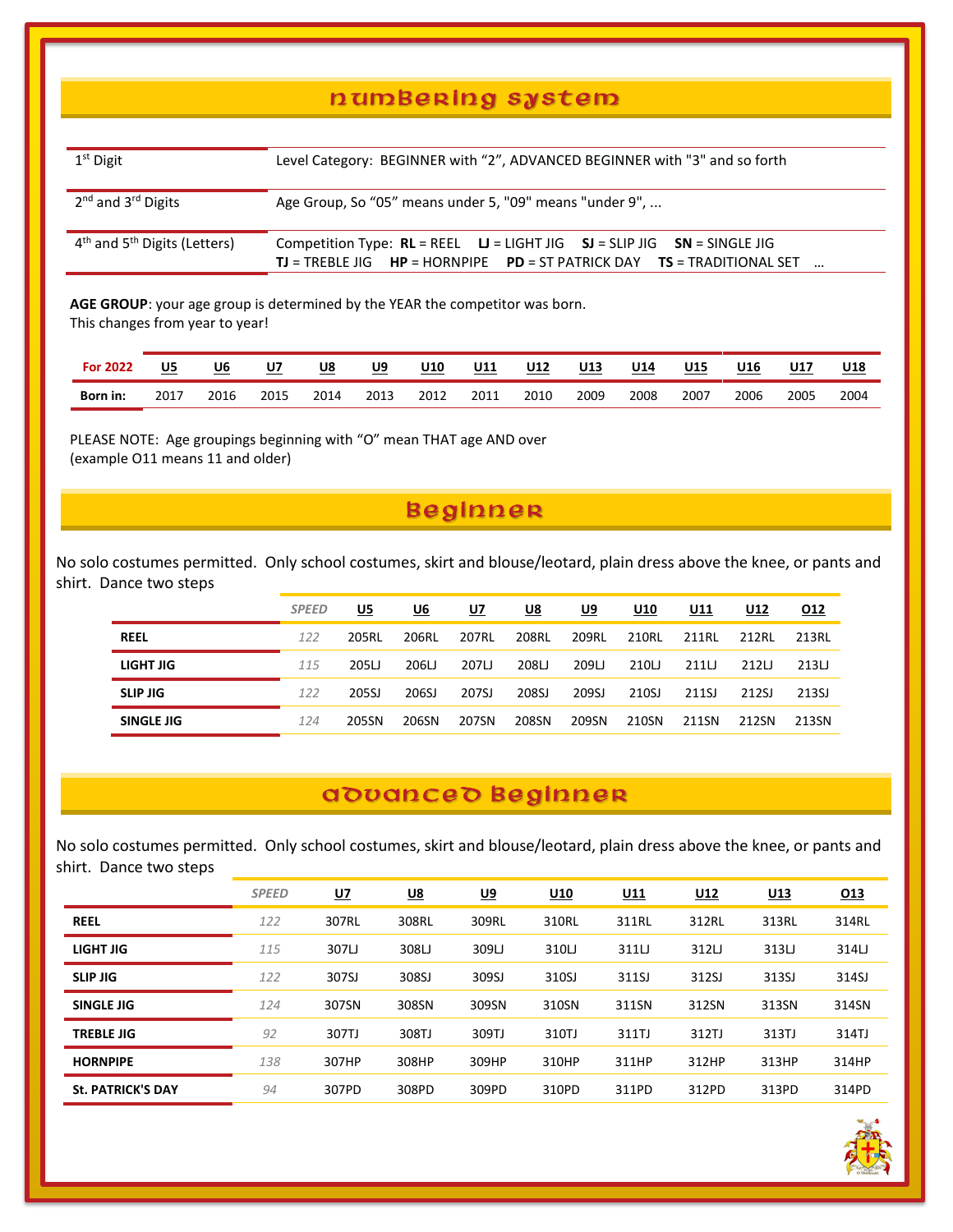#### **Second Chance competitions give you a second opportunity to compete in this dance at this level!**

- Second Chance videos are the same length and steps as the regular competitions
- Second Chance dancers MUST record their second chance video with an amended dancer card. Either print the second card that is provided for you on QuickFeis (same dancer number) Or use a wide marker and draw a border around your dancer number of your existing card.



j

*SECOND CHANCE ONLY – must use an amended dancer card for all second chance videos – either use the printed card provided by QuickFeis or use a marker use the printed card*<br>*provided by QuickFeis or use a marker and draw a thick border*<br>(*all other videos should be danced with their regular unmarked cards) around your dancer number.* 



### novice

To dance 2 steps. As single age groups are offered, competitions will only be split when they reach 25 competitors.

|                                           | <b>SPEED</b> | <u>U7</u> | <u>U8</u> | <u>U9</u> | U <sub>10</sub> | <u>U11</u> | <u>U12</u> | <u>U13</u> | <u>013</u> |
|-------------------------------------------|--------------|-----------|-----------|-----------|-----------------|------------|------------|------------|------------|
| <b>REEL</b>                               | 113          | 407RL     | 408RL     | 409RL     | 410RL           | 411RL      | 412RL      | 413RL      | 414RL      |
| LIGHT JIG                                 | 115          | 407LJ     | 408LJ     | 409LJ     | 410LJ           | 411LJ      | 412LJ      | 413LJ      | 414LJ      |
| <b>SLIP JIG</b>                           | 113          | 407SJ     | 408SJ     | 409SJ     | 410SJ           | 411SJ      | 412SJ      | 413SJ      | 414SJ      |
| <b>TREBLE JIG</b>                         | 92 or 73     | 407TJ     | 408TJ     | 409TJ     | 410TJ           | 411TJ      | 412TJ      | 413TJ      | 414TJ      |
| <b>HORNPIPE</b>                           | 138 or 113   | 407HP     | 408HP     | 409HP     | 410HP           | 411HP      | 412HP      | 413HP      | 414HP      |
| <b>TRADITIONAL SET</b>                    | $- - -$      | 407TS     | 408TS     | 409TS     | 410TS           | 411TS      | 412TS      | 413TS      | 414TS      |
| $REEL - 2nd$ Chance                       | 113          | 407RL2    | 408RL2    | 409RL2    | 410RL2          | 411RL2     | 412RL2     | 413RL2     | 414RL2     |
| $SLIP$ JIG $-$ 2 <sup>nd</sup> Chance     | 113          | 407SJ2    | 408SJ2    | 409SJ2    | 410SJ2          | 411SJ2     | 412SJ2     | 413SJ2     | 414SJ2     |
| <b>TREBLE JIG - 2<sup>nd</sup> Chance</b> | 92 or 73     | 407TJ2    | 408TJ2    | 409TJ2    | 410TJ2          | 411TJ2     | 412TJ2     | 413TJ2     | 414TJ2     |
| HORNPIPE $-2^{nd}$ Chance                 | 138 or 113   | 407HP2    | 408HP2    | 409HP2    | 410HP2          | 411HP2     | 412HP2     | 413HP2     | 414HP2     |
|                                           |              |           |           |           |                 |            |            |            |            |

### p r i ze winnen

To dance 2 steps. As single age groups are offered, competitions will only be split when they reach 25 competitors.

|                                           | <b>SPEED</b> | <u>U9</u> | U10    | <u>U11</u> | <u>U12</u> | U13    | 013    |
|-------------------------------------------|--------------|-----------|--------|------------|------------|--------|--------|
| <b>REEL</b>                               | 113          | 509RL     | 510RL  | 511RL      | 512RL      | 513RL  | 514RL  |
| <b>SLIP JIG</b>                           | 113          | 509SJ     | 510SJ  | 511SJ      | 512SJ      | 513SJ  | 514SJ  |
| <b>TREBLE JIG</b>                         | 92 or 73     | 509TJ     | 510TJ  | 511TJ      | 512TJ      | 513TJ  | 514TJ  |
| <b>HORNPIPE</b>                           | 138 or 113   | 509HP     | 510HP  | 511HP      | 512HP      | 513HP  | 514HP  |
| <b>TRADITIONAL SET</b>                    |              | 509TS     | 510TS  | 511TS      | 512TS      | 513TS  | 514TS  |
| $REEL - 2nd Change$                       | 113          | 509RL2    | 510RL2 | 511RL2     | 512RL2     | 513RL2 | 514RL2 |
| $SLIP$ JIG $-$ 2 <sup>nd</sup> Chance     | 113          | 509SJ2    | 510SJ2 | 511SJ2     | 512SJ2     | 513SJ2 | 514SJ2 |
| <b>TREBLE JIG - 2<sup>nd</sup> Chance</b> | 92 or 73     | 509TJ2    | 510TJ2 | 511TJ2     | 512TJ2     | 513TJ2 | 514TJ2 |
| $HORNP$ PE $-2nd$ Chance                  | 138 or 113   | 509HP2    | 510HP2 | 511HP2     | 512HP2     | 513HP2 | 514HP2 |

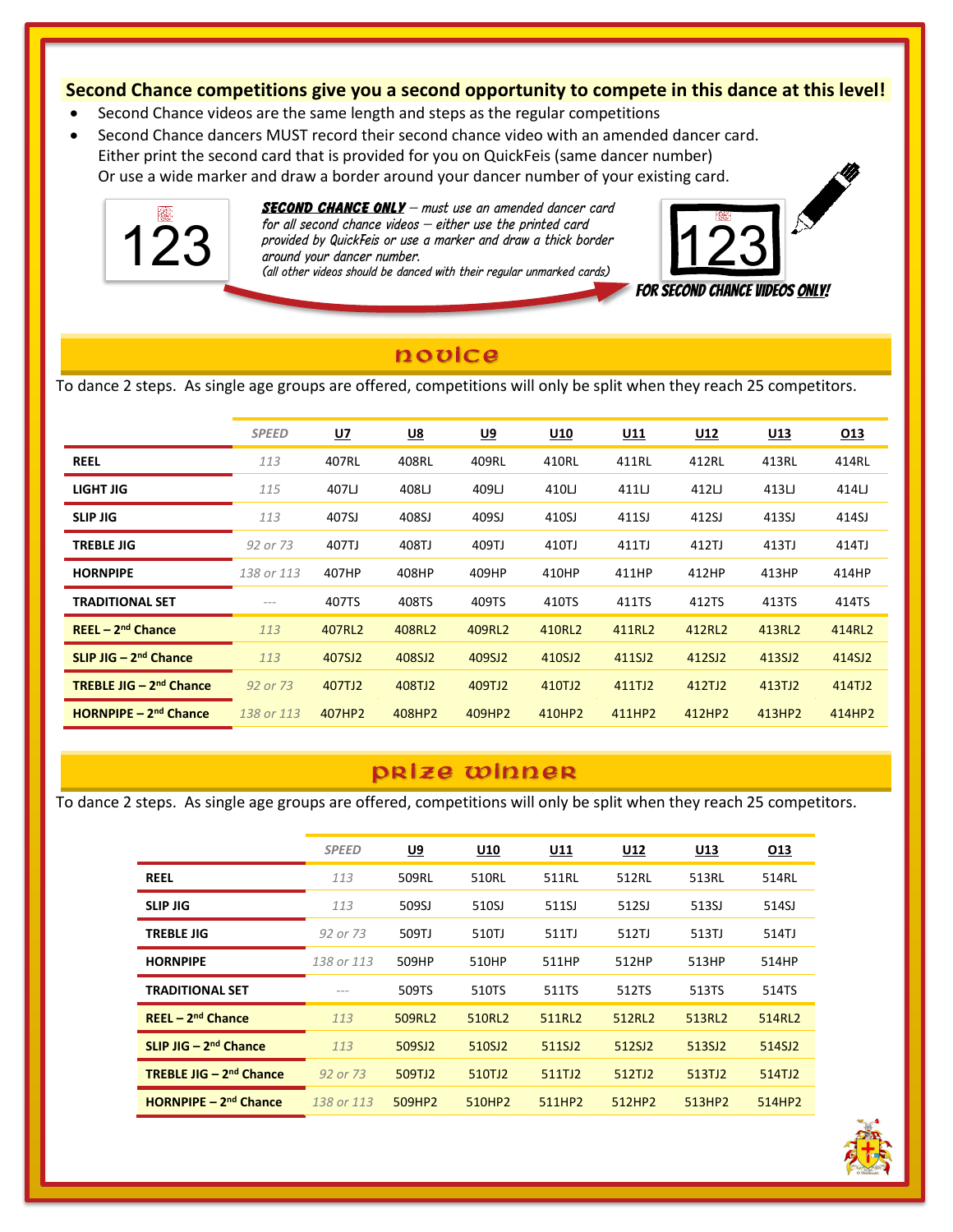### p r e l iminary championship - 2 roun Ds

Preliminary Championship dancers will dance 32 bars Reel or Slip <>>>> 32 bars Treble Jig or Hornpipe

#### **ALL rounds must be filmed on same stage size.**

|                                                                | U9     | U11   | U13   | U15                         | U17   | 017    |
|----------------------------------------------------------------|--------|-------|-------|-----------------------------|-------|--------|
| <b>Preliminary Championship</b>                                | 609PC  | 611PC | 613PC | 615PC                       | 617PC | 618PC  |
| Preliminary Championship – 2 <sup>nd</sup> Chance              | 609PC2 |       |       | 611PC2 613PC2 615PC2 617PC2 |       | 618PC2 |
| PC Set Dance (additional \$10)<br>Must complete full set dance | 609SD  | 611SD | 613SD | 615SD                       | 617SD | 618SD  |

#### **Second Chance competitions give you a second opportunity to compete in this dance at this level!**

- Second Chance videos are the same length and steps as the regular competitions
- Second Chance dancers MUST record their second chance video with an amended dancer card. Either print the second card that is provided for you on QuickFeis (same dancer number) Or use a wide marker and draw a border around your dancer number of your existing card.



j

*SECOND CHANCE ONLY – must use an amended dancer card for all second chance videos – either use the printed card provided by QuickFeis or use a marker use the printed card*<br>*around your dancer number.*<br>(all other videos should be danced with their regular unmarked cards) *around your dancer number.* 



### open championship - 3 Roun Ds

Open Championship dancers will dance

32 bars Reel or Slip Jig < 32 bars Treble Jig or Hornpipe < Must complete full set dance

#### **ALL rounds must be filmed on same stage size.**

|                                    | U9    | U11   | U13   | U15   | U17   | U19   | 019   |
|------------------------------------|-------|-------|-------|-------|-------|-------|-------|
| <b>OPEN</b><br><b>CHAMPIONSHIP</b> | 709OC | 711OC | 713OC | 715OC | 717OC | 719OC | 720OC |

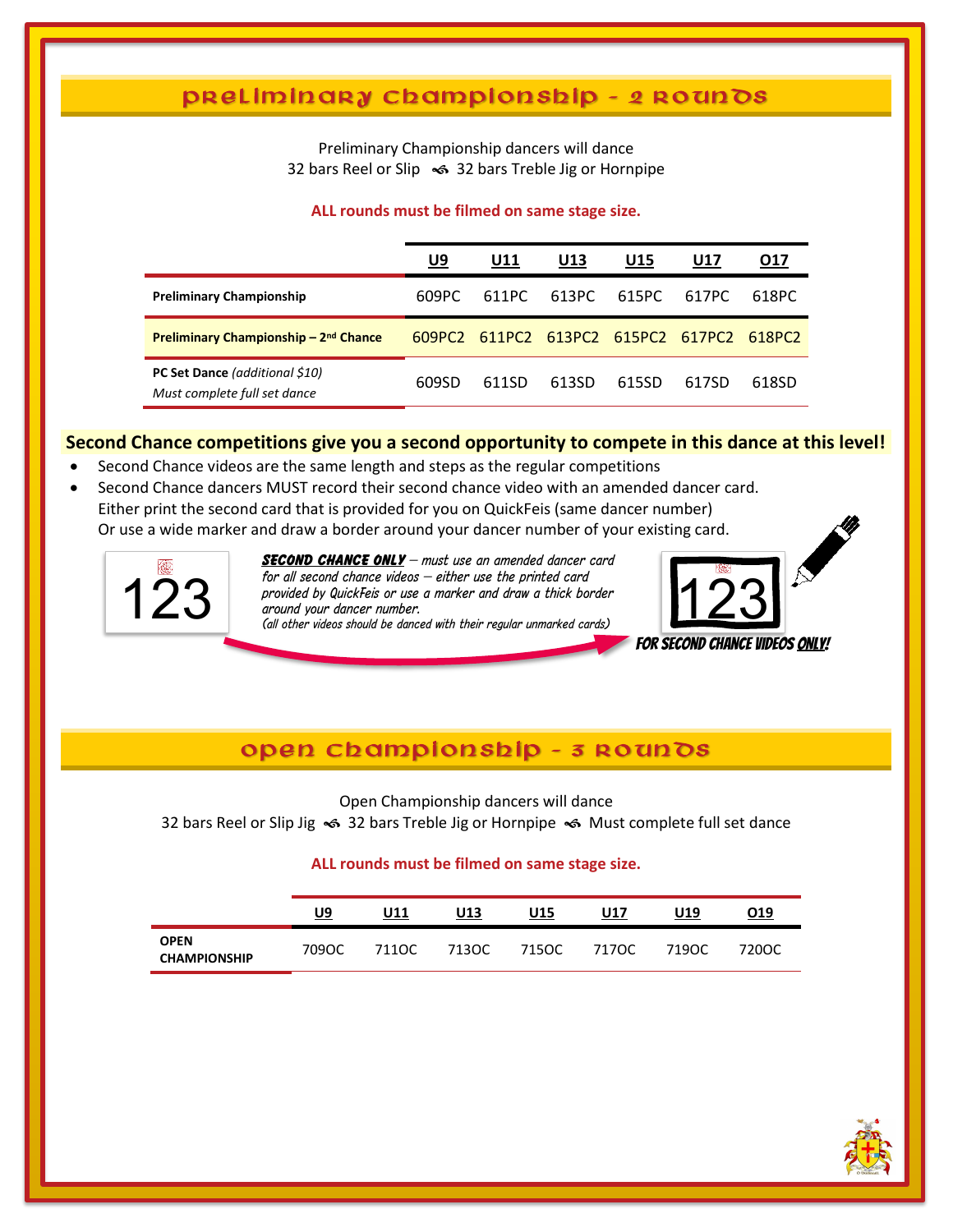### video Rules

- Dancer will only be allowed to submit videos for competitions they entered and paid for.
	- o Grades will submit one video per dance competition
	- o Championship will submit separate videos for each round of competition.
- Upon payment, all dancers are assigned a dancer number that they can either print or copy on a piece of paper. This **DANCER CARD must be worn by the dancer during the entirety of each of their video for the feis**. Any dancer not wearing their assigned DANCER CARD will automatically be disqualified from the feis.
- Dancers are expected to create an original new "FEIS VIDEO" of their dance(s) – a video that has been recorded AFTER they registered for the competition and is specifically for this feis and no other event or social media.
- Feis videos are not allowed on social media or shared with anyone before or during the feis. Any dancer found to have shared their video during the feis will be disqualified from the feis.
- Photos of dancers in costume and/or reference to this competition/age group/competitor number are not allowed on social media or to be shared with anyone before or during the feis. Any dancer found to have shared photos or videos during the feis will be disqualified.
- The dancer registered for a competition must be the dancer dancing on the video (no substitutions allowed)
- **ONLY THE DANCER SHOULD BE VISIBLE IN THE VIDEO –** Teachers/parents/pets/others may NOT be in the video
- It is HIGHLY recommended that all dance videos be only recorded using a standard smart phone.
	- o Use the standard camera app for your device when recording.
	- o Use the standard settings for recording the video. Please avoid any embellishment.
	- o The quality (resolution) and size of the video is limited to what is produced by a smartphone.
- If you elect to not use your smart phone to record your video, you must follow these guidelines:
	- o Video should be recorded at 720p or 1080p, 30fps or 60fps. Higher resolution video may not be submitted
	- o The submitted video must be one of the standard video formats that can be played in a web browser. This includes, but is not limited to: MPEG-4 (H264), MPEG-5 (H265), MOV
	- o webm video format will not be accepted
	- o Special lenses (like a fish-eye lens, or wide angle lens) are not permitted to be used when recording submitted videos.
- Videography should be from a single static point (pretend you are the centre judge sitting at a table)
	- o Camera should be about 4 feet (125 cm) from the ground
	- o Camera should be in front centre of the dance floor
	- o Videographer can pan side to side to keep the dancer's full body within the video frame
	- o Videographer should not move along with the dancer keep the camera still with the exception of panning side to side as needed. Portrait
- **Video MUST be in LANDSCAPE mode** (not portrait mode – see image) Videos that are not in landscape mode may be disqualified.



- Video for each dance must be one continuous front **FULL BODY SHOT** – **head AND feet must be visible at all times** throughout the video.
- The video should be cropped/trimmed with dancing to start no later than 2 seconds after the beginning of the video, and no more than one second after dancing has ended.
- No editing of the dancing portion of the video is allowed
	- o Any spliced videos will automatically be disqualified
	- o Videos are not to include any embellishment or photoshop type of touch ups
- **IT IS THE DANCER'S RESPONSIBILITY TO ENSURE THAT THE CORRECT VIDEOS ARE UPLOADED FOR EACH COMPETITION**
	- o If a video is uploaded to the wrong competition (for example a Reel video uploaded to a Hornpipe competition, or a hard shoe video uploaded to a soft shoe round) it will be given a score of ZERO.
	- o Dancers will have the ability to view their uploaded videos **during the video upload period** to ensure that the correct videos are uploaded. And if there is an error, they will have the opportunity to make corrections by deleting their video and uploading the correct one **DURING the video uploading period ONLY**
	- o Neither the feis nor VideoFeis will review the videos before they are presented to the judges
	- o Neither the feis nor VideoFeis will make any video corrections or "switches" after the video upload period is completed.
- The feis reserves the right to refuse any video for any infraction of technical or rules reason.
- The feis nor anyone working with the feis will not be held responsible for any personal injury, or property damage in the making and/or submission of the video

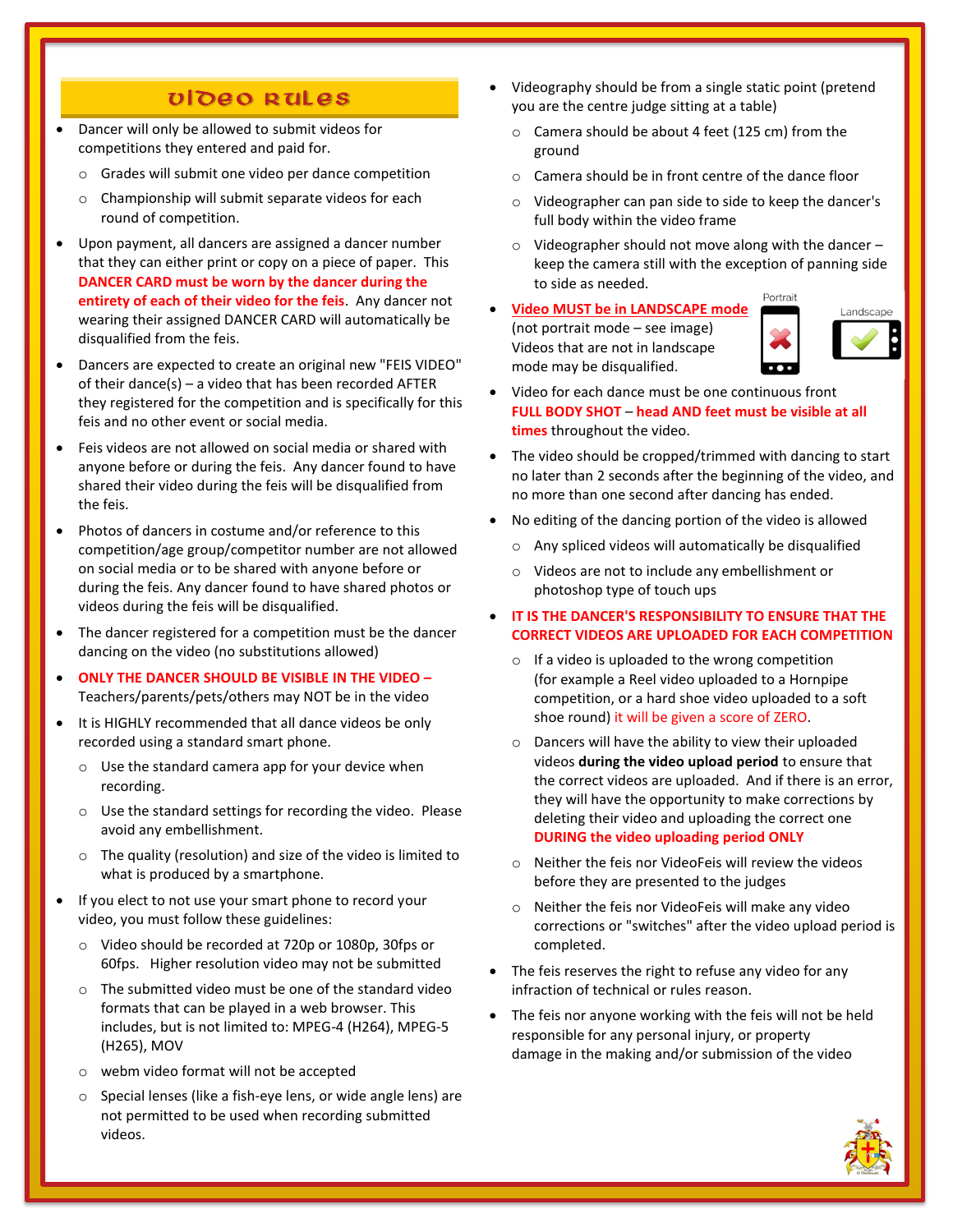### Dancing Rules

- **DANCER MUST WEAR THEIR DANCER NUMBER during their entire dance**
- ONLY THE DANCER IS ALLOWED IN THE VIDEO Teachers/parents/others may NOT be visible
- All dancers at all levels to dance 32 bars, including championship (with the exception of Open and Preliminary championship set – where the FULL set should be danced)
- Music and dance must match the competition registered for. (For example, a HORNPIPE competition must have HORNPIPE music and dance HORNPIPE steps)
- At the end of the dance, the dancer should simply bow and the video should end. Please refrain from walking before bowing.
- No coaching is allowed on the video
	- o Any visible or audible coaching will disqualify the video
	- o The only exceptions will be for beginner dancers who may need to be counted in
		- Beginners are allowed to have 8 bars counted before the start of the dance
		- When the dancer starts their steps, no more counting is allowed.
		- Only counting is allowed  $$ no other form of coaching is allowed

### Dance area

- Encouraged to dance on a proper safe dance floor (not concrete or carpet)
- Dance area should be at least 8ft x 8ft. Greater dance space is allowed..
- Area should be well lit so that the dancer is clearly visible throughout the video
- Background should be neutral and as light (white) as possible to create contrast with the dancer – this is a recommendation and NOT a requirement.
- No school logo or identification should be seen in the video.

### music / souno

- The feis will be supplying dancers with the music needed. **This is the only music that should be used in all videos submitted for this feis.**
- Music cannot be dubbed over the video the music must be played out loud to the dancer and video must capture both the dancer and music at the same time.
- **Music must be loud enough to hear on the video**
- Music speed must be according to the official syllabus and standard feis speeds
	- o No speed variations is allowed
	- o Music cannot speed up nor slow down during a dance
- No other sound except the music and dancer's shoes should be heard on the video
	- o **No talking**
	- o **No singing along**
	- o **No coaching**

#### **COSTUMES**

- All rules as per CLRG Costume policies
- Dancers may wear one of the following:
	- o Solo costumes (novice and above)
	- o School costumes
	- o White or black short sleeve tshirt or leotard and skirt or pants
	- o Plain dress of appropriate fit and lengthPer CLRG rules tights must be worn with a "blackout" skirt or dress for females aged 14 years and above
- No logos or school names on blackout outfits, no team apparel (sportswear or warmup outfits)
- Correct Soft and Hard Shoes and proper socks or tights must be worn at all times. No carriage aids allowed
- Natural hair or wigs are allowed, hair must be off dancer's face
- Makeup optional for dancers U11 age group and above
- You must wear your dancer number at all times during your video – failing to wear your number will disqualify your video!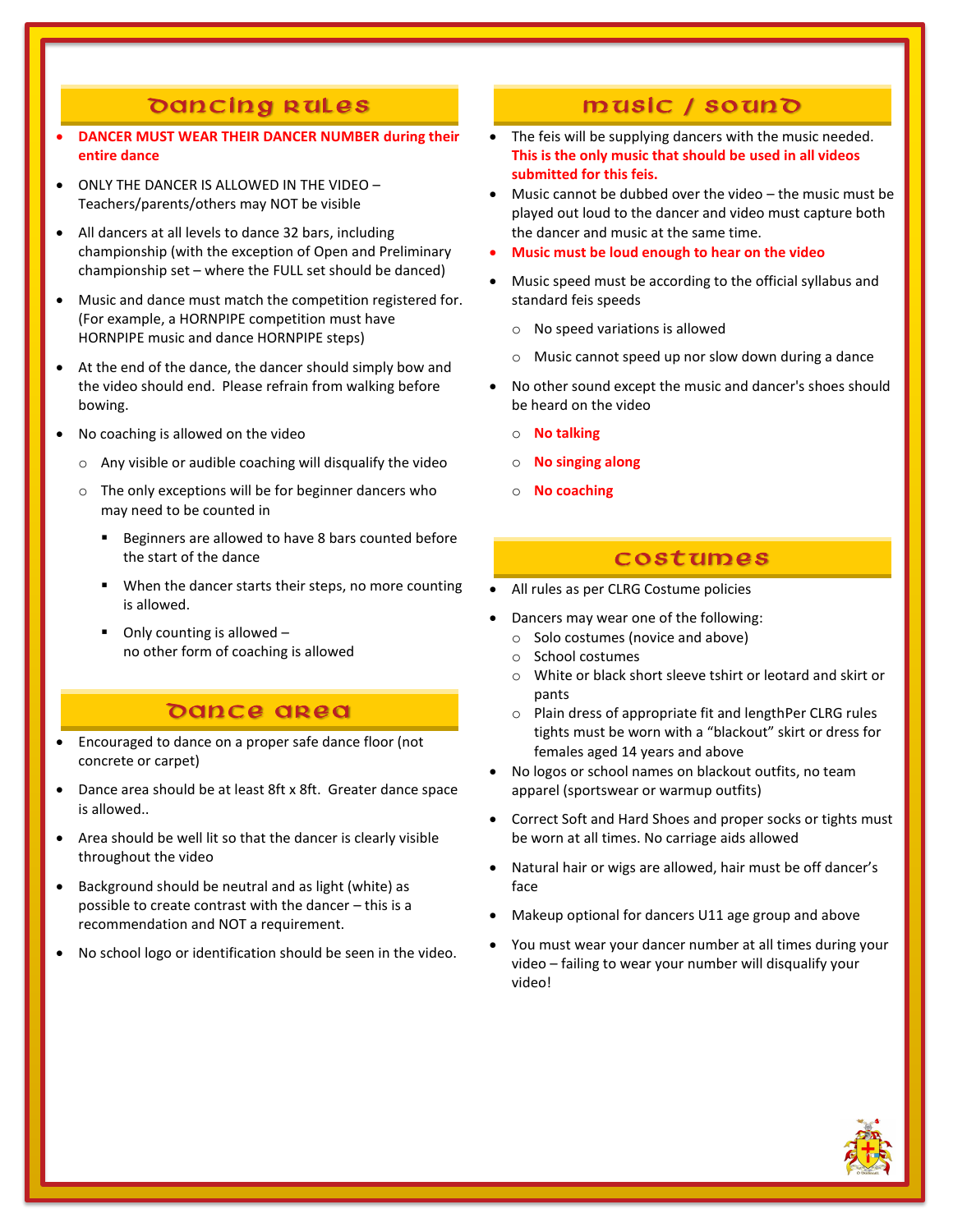### Competition Rules

- Results from this feis will count towards level advancement per regional rules
- All the rules for the feis are listed in the feis syllabus. If a rule is not specifically listed, the feis rule falls back to the regional syllabus rules where the feis (feis organizer) is located.
- With the feis organizer's input, VideoFeis will organize all the submitted videos into competitions.
- The feis organizer reserves the right to cancel, combine and/or split any competition at will.
- After registration numbers are finalized, dancers/parents will be notified of the time limitation they will have to submit their videos.
- Dancers must submit their video within the timeframe listed on this syllabus:
- No late videos will be accepted after the deadline has passed

### **Results**

- VideoFeis will submit the comments and scores to QuickFeis for tabulation
- QuickFeis will tabulate and post all results on the QuickFeis website
- Results from this feis will count towards level advancement per regional rules
- Dancers will see their raw scores, rank, and comments
- Any awards will be at the discretion of the feis organizers

### a *d d d* d i c a t i o n

- The feis organizers will hire the adjudicators it wishes
- Only accredited CLRG associates will be asked to Adjudicate the videos
- The feis organizer will decide how many Adjudicators will judge each competition.
- Adjudicators will be randomly selected to judge each competition
- Adjudicators whose dancers are entered in the feis are not permitted to judge any competition with their own dancers
- All adjudicators will be encouraged to give copious comments along with their scores
- Judging will take place over several days, because adjudicators can only view one video at a time. Timing is dependent on the number of entries.
- Each adjudicator will be asked to judge all the dancers within a competition or a round, for those scores to be valid and tabulated for final results
- Adjudicators will be asked to monitor the tempo of the music – any tempo that is not appropriate will disqualify the video
- **Adjudicators will be permitted to disqualify any video that they deem is "cheating" or is not following the video rules, or is not in the spirit of this competition**
- In matters pertaining to judging, the decision of the adjudicators is final